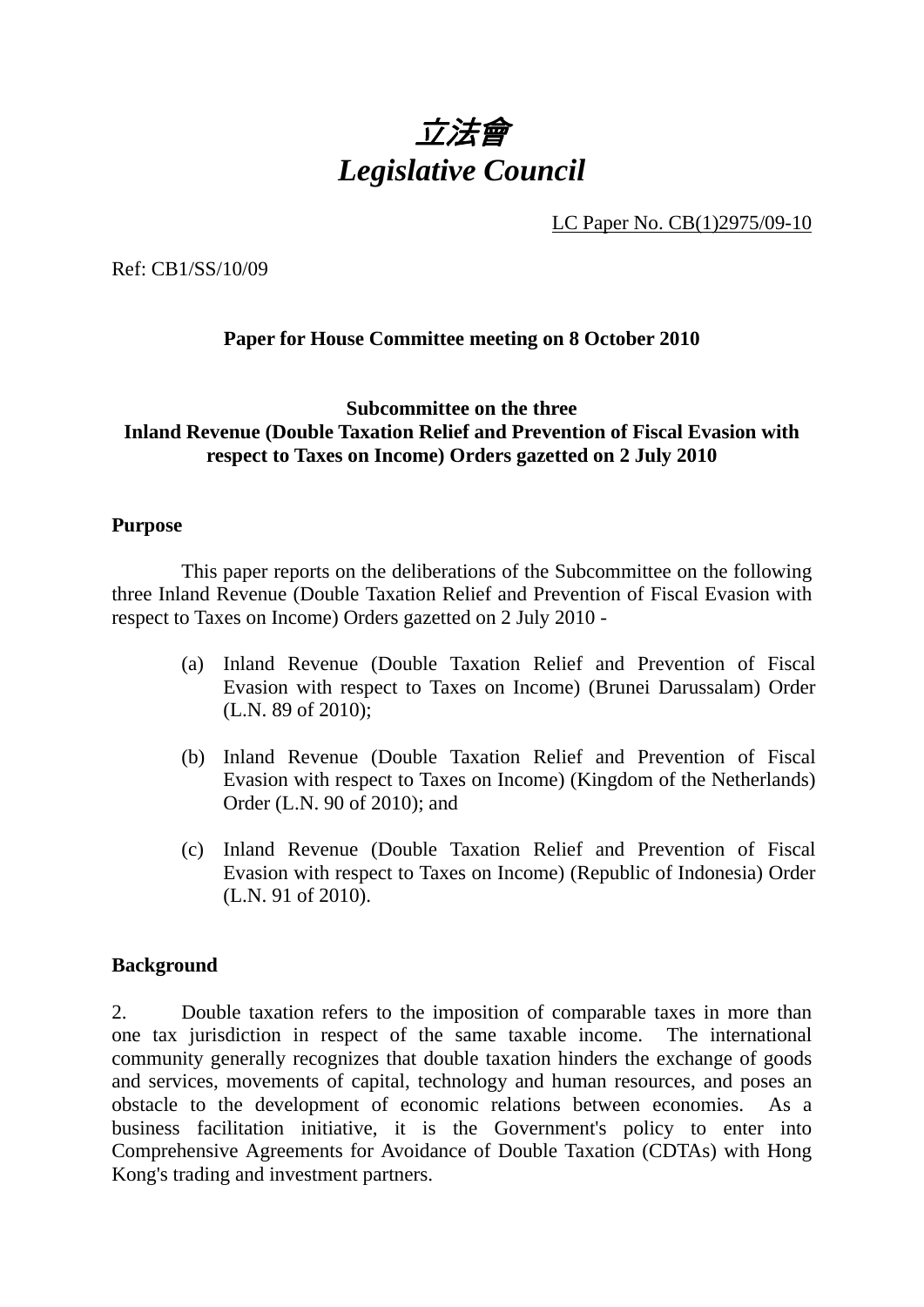3. Hong Kong adopts the territorial basis of taxation whereby only income sourced from Hong Kong is subject to tax. A local resident's income derived from sources outside Hong Kong would not be taxed in Hong Kong and hence would not be subject to double taxation. Double taxation may occur where a foreign jurisdiction taxes its own residents' income derived from Hong Kong. Although many jurisdictions do provide their residents with unilateral tax relief for the Hong Kong tax they paid on income derived therefrom, the existence of a CDTA will provide enhanced certainty and stability in respect of the elimination of double taxation. Besides, the tax relief provided under a CDTA may exceed the level provided unilaterally by a tax jurisdiction.

#### **The three Orders**

4. Under section 49(1A) of the Inland Revenue Ordinance (IRO) (Cap. 112), the Chief Executive in Council may by order declare that arrangements have been made with the government of any territory outside Hong Kong with a view to affording relief from double taxation in relation to income tax and any tax of a similar character imposed by the laws of that territory. L.N. 89 to L.N. 91 of 2010 are made by the Chief Executive in Council under section 49(1A) of the IRO to give effect to the following CDTAs respectively -

- (a) the Agreement between the Government of the Hong Kong Special Administrative Region of the People's Republic of China (HKSAR Government) and the Government of His Majesty the Sultan and Yang Di-Pertuan of Brunei Darussalam for the Avoidance of Double Taxation and the Prevention of Fiscal Evasion with respect to Taxes on Income signed on 20 March 2010 (the Brunei Agreement);
- (b) the Agreement between HKSAR Government and the Kingdom of the Netherlands for the Avoidance of Double Taxation and the Prevention of Fiscal Evasion with respect to Taxes on Income signed on 22 March 2010 (the Dutch Agreement); and
- (c) the Agreement between HKSAR Government and the Government of the Republic of Indonesia for the Avoidance of Double Taxation and the Prevention of Fiscal Evasion with respect to Taxes on Income signed on 23 March 2010 (the Indonesian Agreement).

5. Section 1 of all the three Orders provides that the Orders will come into operation on 18 November 2010.

6. According to the Legislative Council Briefs issued by the Administration on the three Orders, the above CDTAs set out clearly the allocation of taxing rights between Hong Kong and Brunei/the Netherlands/Indonesia and the relief on tax rates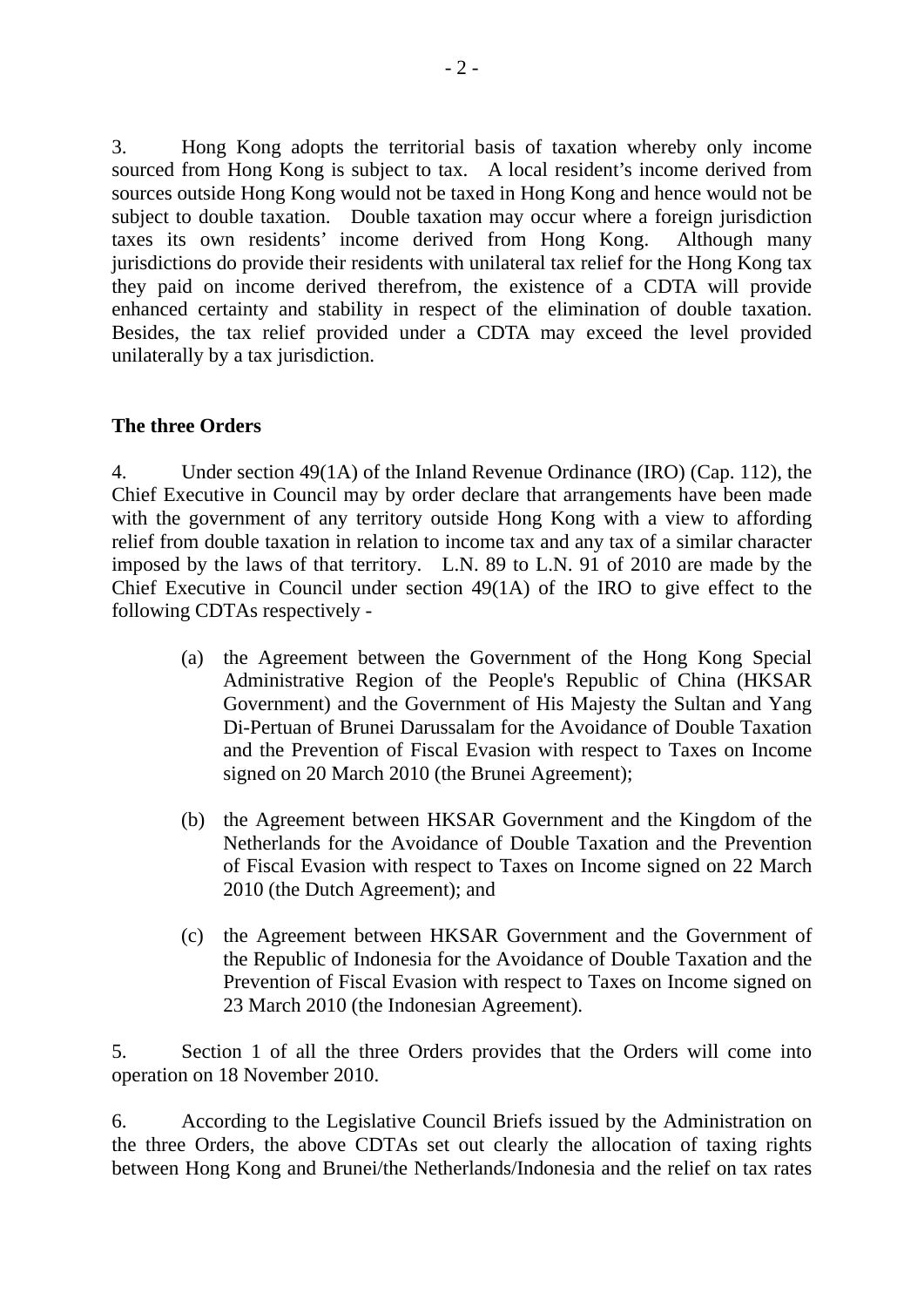for different types of income. It will help investors of the economies to better assess their potential tax liabilities from cross-border economic activities, foster closer economic and trade links between the places, and provide added incentives for enterprises of Brunei, the Netherlands and Indonesia to do business with or invest in Hong Kong, and vice versa. The benefits of the three CDTAs to the residents and enterprises of the contracting parties are elaborated in the respective Legislative Council Briefs.

## **The Subcommittee**

7. At the House Committee meeting held on 9 July 2010, Members agreed to form a subcommittee to study the three Orders. Hon James TO was elected chairman of the Subcommittee, and the membership list of the Subcommittee is in the **Appendix**. The Subcommittee held one meeting on 13 September 2010 to meet with the Administration and scrutinize the Orders.

## **Deliberations of the Subcommittee**

## Progress and approach of the work on CDTA negotiations

8. The Subcommittee has sought information on the progress of the Administration's work on negotiating CDTAs, the approach adopted by the Administration in the negotiation work, and consultation with local stakeholders on the negotiations.

9. The Administration has advised that the Administration has actively engaged Hong Kong's trading partners in negotiating CDTAs. Since the Inland Revenue (Amendment) Ordinance 2010 came into operation in March  $2010<sup>1</sup>$ , the Government has already signed / upgraded 10 CDTAs based on the 2004 version of the exchange of information (EoI) article of the Organization for Economic Cooperation and Development (OECD) model text, and another five CDTAs are expected to be signed in the near future. The Administration's strategy is that Hong Kong would attempt first to conclude a CDTA with an identified jurisdiction in each major region, such as the northern Asian region, the Asian Pacific region, in Europe and the Middle East, so that other countries in the same region would make reference to that CDTA and be more prepared to negotiate a CDTA with Hong Kong. The Administration has also worked hard on other fronts to take forward CDTA negotiations. For example, during their overseas duty visits, senior officials would endeavour to promote trade relationship and seek to start CDTA discussions with other jurisdictions.

 $\frac{1}{1}$  The Inland Revenue (Amendment) Ordinance 2010 was enacted on 6 January 2010 to empower the Inland Revenue Department (IRD) to collect and transfer information that relates to a person to a competent authority under a CDTA having effect under the new section 49(1A) of the Inland Revenue Ordinance (Cap. 112), even if IRD has no domestic tax interest in such information. The Amendment Ordinance also enables Hong Kong to adopt the latest international standard for exchange of tax information in CDTAs, i.e. the 2004 version of EoI article of OECD.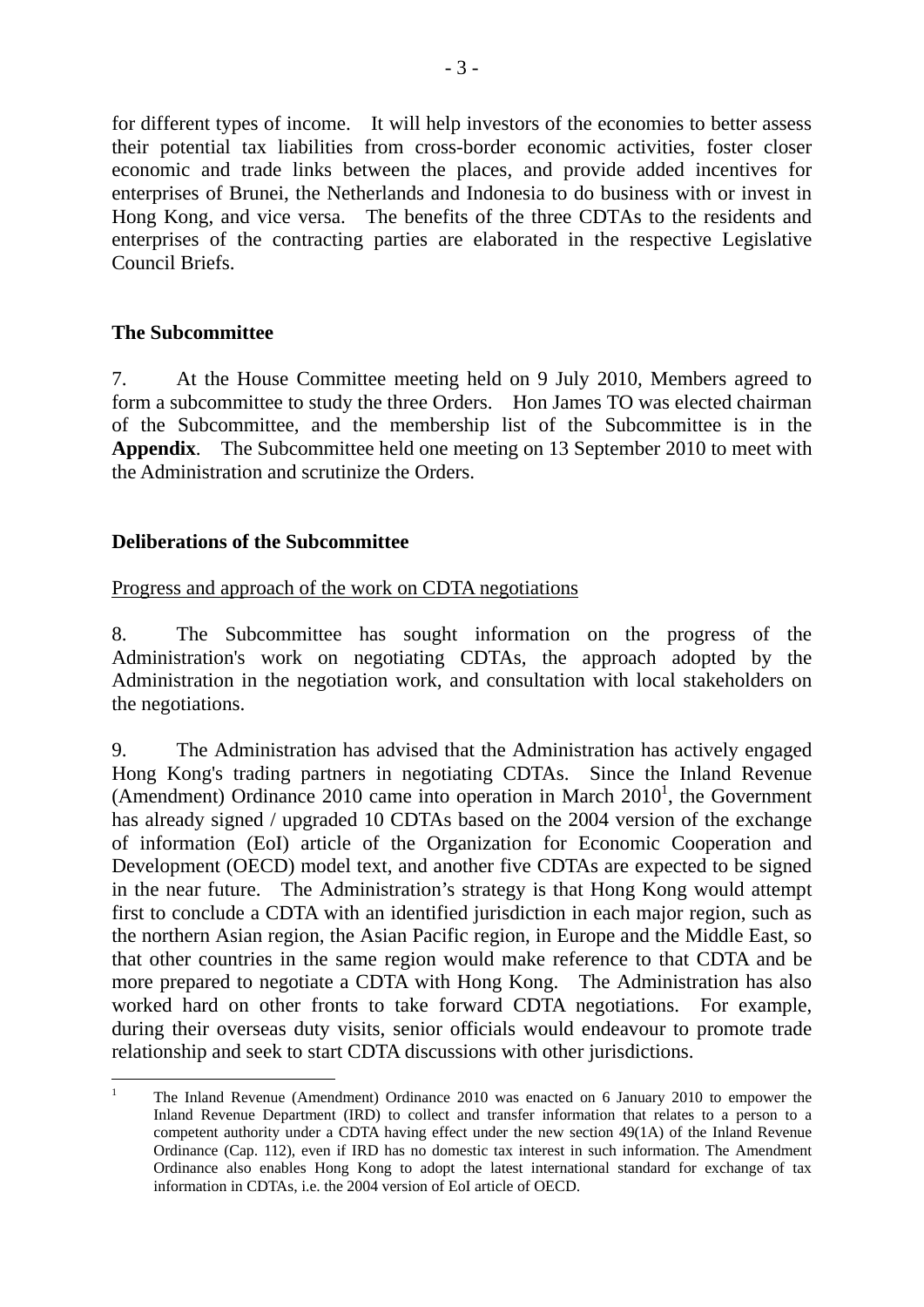10. As regards the approach adopted by the Administration in the negotiation work, the Administration has advised that OECD has provided a model text for CDTAs, and negotiations are generally based on this model. In the negotiation process, the Administration will bear in mind the need to safeguard the overall interests of Hong Kong, and will ensure that Hong Kong's residents and enterprises will benefit from such agreements.

11. Regarding consultation with the local community on CDTA negotiations, the Administration has advised that relevant sectors have been made aware of the Administration's work on CDTA negotiations, which are publicized on IRD's website. In taking forward the negotiation work, the Administration pays heed to the views of local stakeholders on tax issues of their concern. The Administration has assured the Subcommittee that it will step up efforts in soliciting views from the relevant sectors for the ongoing and future CDTA negotiations.

# Financial and economic implications

12. On members' concern about the financial and economic implications of the three CDTAs under scrutiny, the Administration has advised that the impact of the CDTAs on Hong Kong's loss of Government revenue would be minimal since Hong Kong adopts the territorial basis of taxation whereby only income sourced from Hong Kong is subject to tax. As regards the extent of benefits that would be gained by Hong Kong enterprises and residents under the CDTAs, the Administration has advised that precise information in this regard is not available, because the enterprises and residents would not provide such information to the Government unless they have to provide such information to IRD in seeking taxation relief.

## EoI Article under the CDTAs

13. The Subcommittee has noted that during the scrutiny of the Inland Revenue (Amendment) (No. 3) Bill 2009, the Administration presented a sample EoI Article to the Bills Committee<sup>2</sup>. According to the Administration, the EoI Article in both the Brunei Agreement and the Indonesian Agreement has adopted all the safeguards in the sample EoI Article. In respect of the Dutch Agreement, the EoI Article therein has adopted some of the safeguards in the sample EoI Article. In relation to the disclosure of information concerning tax covered by the Agreement, the Dutch side is permitted to submit information on tax cases to the oversight bodies of the tax  $a$ uthorities<sup>3</sup>, whereas in the sample EoI Article, disclosure of information is confined to the tax authorities and cannot be provided to their oversight bodies.

 $\frac{1}{2}$  vide LC Paper No. CB(1)106/09-10(02) or Annex B to the Legislative Council Briefs on the three Orders. 3 Under paragraph 2 of Article 25 of the Dutch Agreement, the tax information exchanged shall be disclosed only to persons or authorities (including courts and administrative bodies) concerned with the assessment or collection of, the enforcement or prosecution in respect of, or the determination of appeals in relation to the taxes referred to in paragraph 1 of the Article, or the oversight of the above.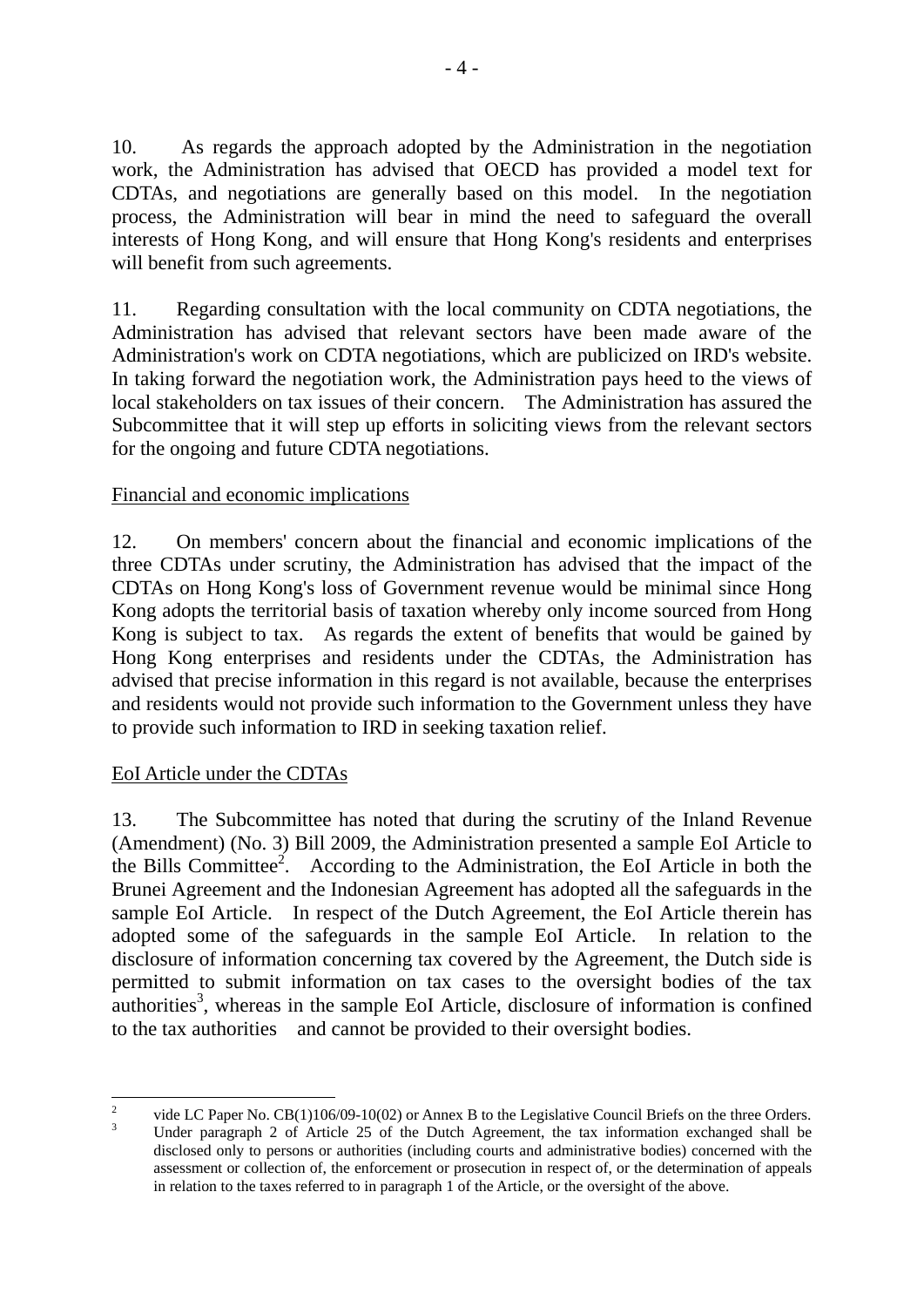14. The Administration has explained that based on the OECD model CDTA, oversight bodies are allowed access to the tax information exchanged. However, during the scrutiny of the Inland Revenue (Amendment) (No. 3) Bill 2009, in view of the concern of the Bills Committee about the confidentiality of the information exchanged, the Administration undertook to seek to confine disclosure of information to the tax authorities but not their oversight bodies when negotiating individual CDTAs. During the negotiations on the Dutch Agreement, the Dutch side insisted that the reference to "oversight body" in the EoI Article is necessary to cater for submission of information relating to cases being considered by the Dutch oversight bodies, i.e. "de Algemene Rekenkamer" (the Court of Audit) and "de Nationale Ombudsman" (the National Ombudsman). The Administration considered this a justifiable request and had therefore accepted the Dutch proposal.

15. In this connection, the Subcommittee has noted that in Hong Kong, whilst the Financial Services and the Treasury Bureau is the administrative oversight body of IRD, under the Inland Revenue Ordinance (Cap. 112), the Bureau is not given access to the tax information exchanged.

#### Article on "Resident"

16. The Subcommittee has noted that in all the three CDTAs under scrutiny, Article 4 on "Resident" specifies the meaning of the term "resident of a Contracting Party" for the purposes of the respective Agreement, and in the case of the Hong Kong Special Administrative Region (HKSAR), the term means the following -

- (a) any individual who ordinarily resides in HKSAR;
- (b) any individual who stays in HKSAR for more than 180 days during a year of assessment or for more than 300 days in two consecutive years of assessment one of which is the relevant year of assessment;
- (c) a company incorporated in HKSAR or, if incorporated outside HKSAR, being normally managed or controlled in HKSAR;
- (d) any other person constituted under the laws of HKSAR or, if constituted outside HKSAR, being normally managed or controlled in HKSAR; and
- (e) the HKSAR Government.

17. Members have enquired about the bases for the definitions in paragraph 16(a) to (d) above. The Administration has advised that the Article on "Resident" is a standard article in Hong Kong's CDTAs. A "resident" as defined under paragraph 16(a) is an individual who ordinarily resides in the contracting parties' territory, taking into account the location of the individual's normal residence, his social relationships such as friends and relatives, and job and capital investments, etc. The definition is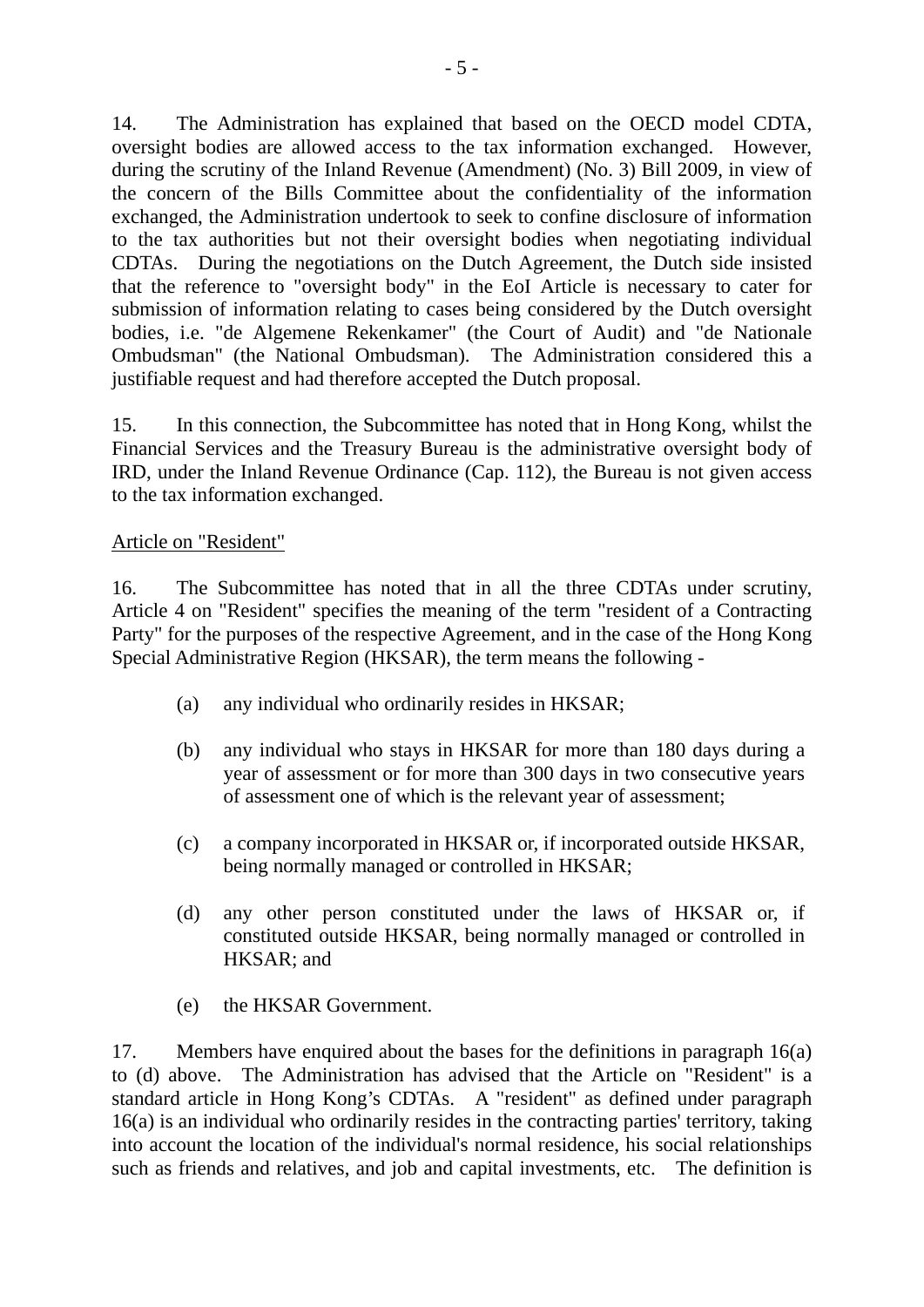based on the concept of "ordinary residence" as developed in case law in relation to taxation and immigration cases. As regards the length of stay mentioned in paragraph 16(b), i.e. more than 180 days during a year of taxation assessment or more than 300 days in two consecutive years of assessment, the requirement is modelled on the relevant provision in the IRO. With regard to paragraph 16(c) concerning corporations, the definition is based on the provisions in the IRO for taxing shipping enterprises. Paragraph 16(d) is a catch-all provision and is meant to cover entities such as partnerships.

18. The Administration has further advised that it would seek to include the same provisions for defining Hong Kong residents, but some other negotiation partners may not be prepared to accept all those provisions and this is one area in which Hong Kong may have to revise her position in future.

## Article on "Interest"

19. The Subcommittee has noted that it is specified in both Article 11 of the Indonesian Agreement and Article 11 of the Brunei Agreement that the interest arising in a Contracting Party is exempt from tax in that Party, if the interest is paid to the government or certain entities specified in the Article. In the Indonesian Agreement, the specified entities include the following -

- (a) in the case of the Hong Kong Special Administrative Region:
	- (i) the Government of the Hong Kong Special Administrative Region;
	- (ii) the Hong Kong Monetary Authority; and
	- (iii) a statutory body, institution, or financial establishment appointed by the Government of the Hong Kong Special Administrative Region and mutually agreed upon by the competent authorities of the two Contracting Parties;
- (b) in the case of Indonesia:
	- (i) the Government of the Republic of Indonesia;
	- (ii) Bank Indonesia (the Central Bank of Indonesia);
	- (iii) Pusat Investasi Pemerintah (the Centre for Government Investment);
	- (iv) Lembaga Pembiayaan Ekspor Indonesia (the Indonesia Eximbank); and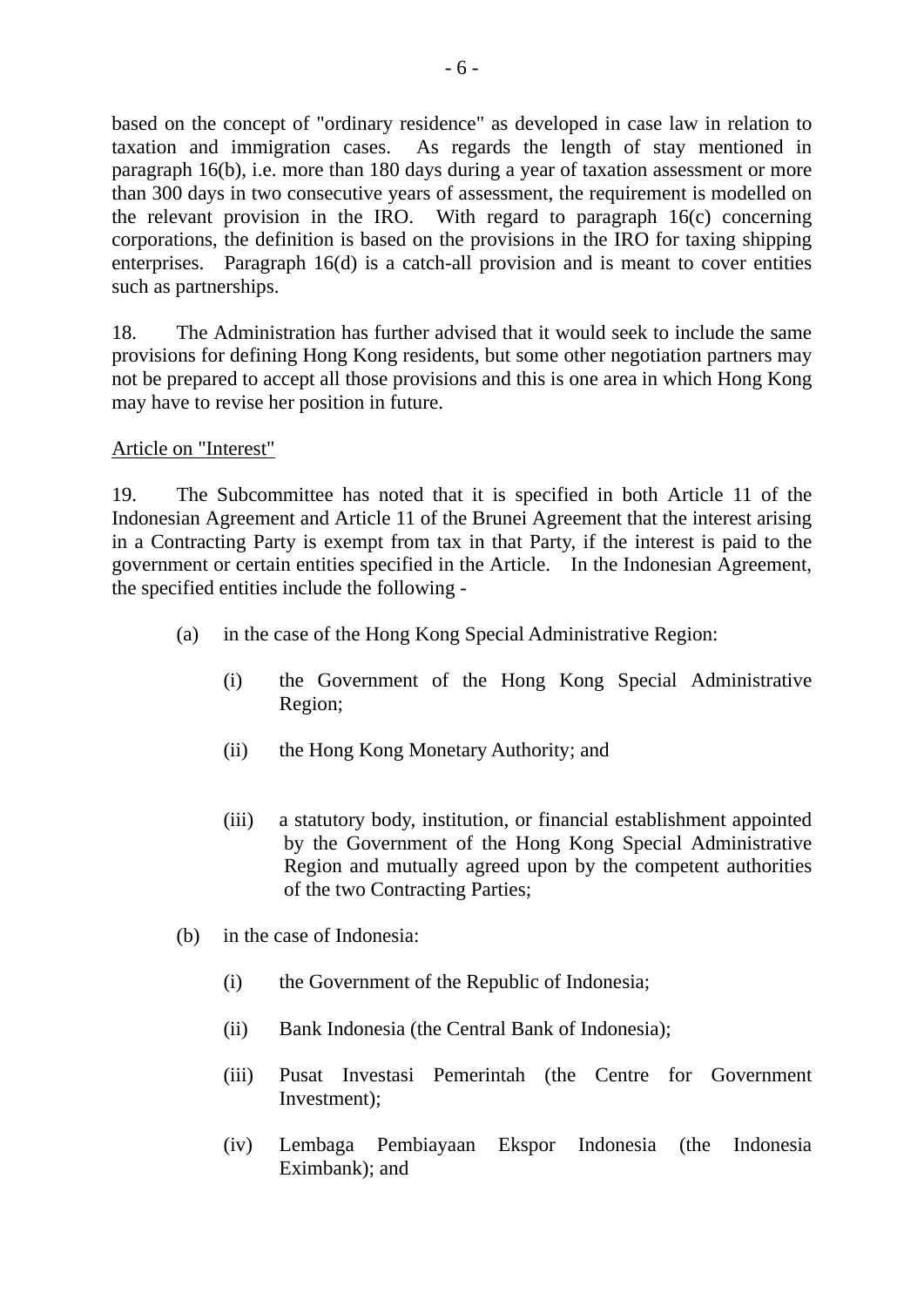(v) a statutory body, institution, or financial establishment appointed by the Government of the Republic of Indonesia and mutually agreed upon by the competent authorities of the two Contracting Parties.

20. The Subcommittee has sought information on the nature of the entities set out in paragraph 19(b)(iii) and (iv) and the rationale for inclusion of the entities for exemption of tax on interest. In this connection, members have also enquired whether organizations in which either government of the contracting parties have equity holdings would enjoy tax exemption.

21. The Administration has advised that it is common international practice for parties to a CDTA to provide exemption for specific entities of a Contracting Party from being taxed on interest income derived from the other Contracting Party on the basis that such entities and their activities are of governmental nature. Pusat Investasi Pemerintah, which is also known as the Government Investment Centre, is an Indonesian Government-owned fund engaged in equity, debt and infrastructure investment, and is managed by the Ministry of Finance; whereas Lembaga Pembiayaan Ekspor Indonesia (or the Indonesia Eximbank) is the export financing agency of the Indonesian Government. It is a statutory body to facilitate national export growth. The Administration has further advised that Hong Kong would seek to restrict the list of entities eligible for tax exemption in any CDTA to government bodies, central banks, and statutory or public entities discharging government functions, and would seek to exclude state-owned enterprises that are engaged in purely commercial activities. The lists of entities agreed and adopted in the CDTAs with Indonesia and Brunei for exemption from interest tax represent the negotiated outcome with respective treaty partners which took into account the overall package of the agreements and their benefits to Hong Kong.

## Articles on "Pensions"

22. The Subcommittee has noted that under the Brunei Agreement and the Indonesian Agreement, non-government pensions made under a public scheme which is part of the social security system of the source jurisdiction or under a retirement scheme which is recognized for tax purpose in the source jurisdiction are taxable only in the source jurisdiction. Besides, employment income and pensions paid by the government of a Contracting Party are, in general, taxable only in that Party (source jurisdiction). However, under the Dutch Agreement, while employment income and pensions paid by the government of a Contracting Party are, in general, taxable only in that Party (source jurisdiction), non-government pensions may be taxed by both Contracting Parties<sup>4</sup>. In other words, a Hong Kong ex-civil servant retiring in the

 $\frac{1}{4}$  Under all the three CDTAs, where both tax jurisdictions are given the right to tax the same item of income, the resident jurisdiction is required under the Agreement to give double taxation relief to its resident for any income doubly assessed (i.e. the source jurisdiction has the primary right to tax and the resident jurisdiction is left with a secondary right).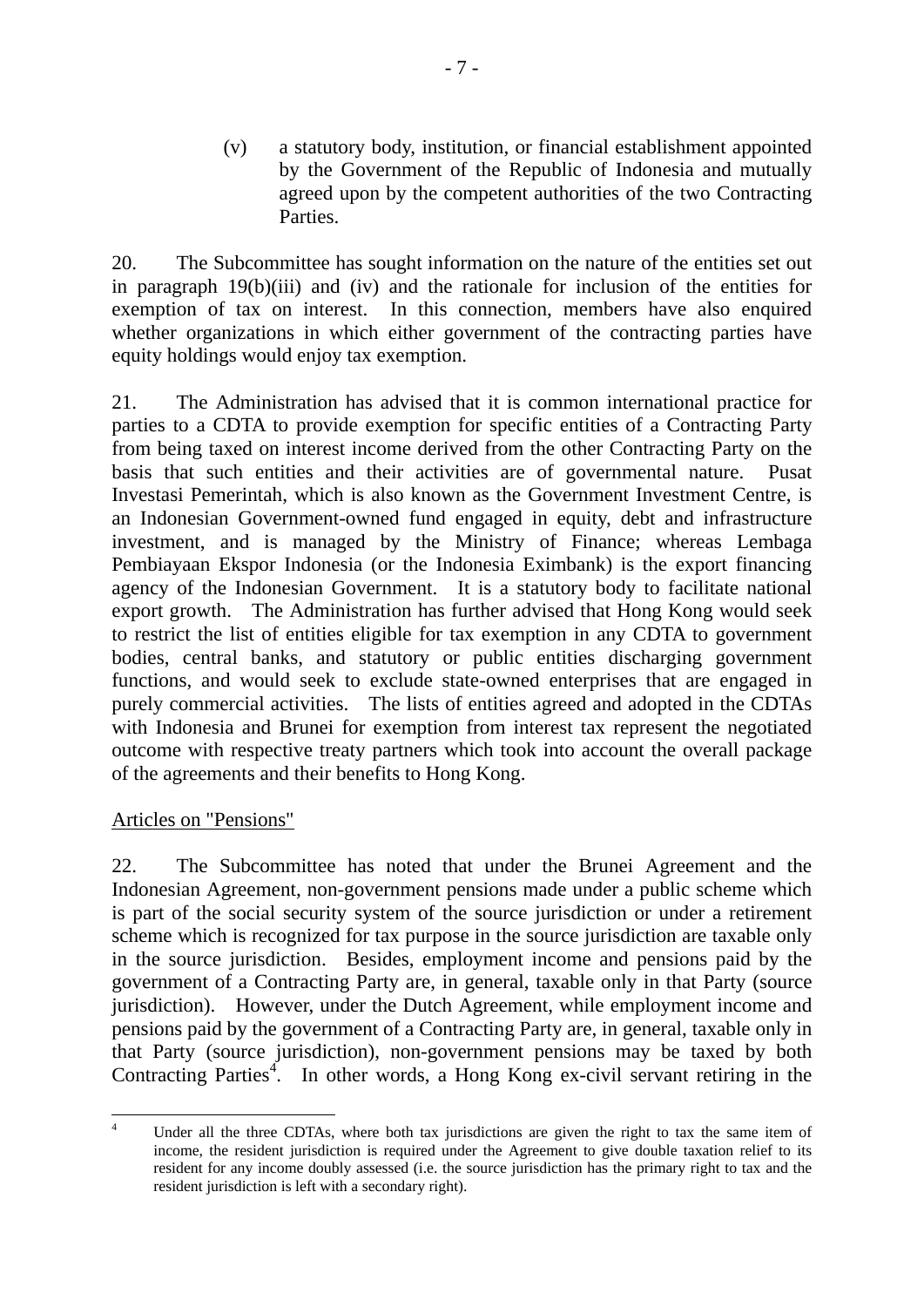Netherlands who receives pensions paid by the HKSAR Government may only be taxed by the HKSAR Government, but for a Hong Kong resident retiring in the Netherlands and receiving benefits accrued from his Mandatory Provident Fund Scheme or other non-government retirement schemes, he may be taxed by both Contracting Parties. Members enquired about the Government's policy in this regard.

23. The Administration has advised that in negotiating CDTAs, the Administration would seek to secure exclusive taxing right for Hong Kong on retirement benefits for Hong Kong people but may not be successful in securing such right in each and every CDTA. Some negotiating partners may hold a strong view that as substantive public resources were spent on services for resident retirees, the resident jurisdiction should have taxing right on their income.

# Drafting matters

24. The Subcommittee has noted that in paragraph 3(a)(iii) of Article 11 of the Brunei Agreement, "基金會" is used as the Chinese rendition of "foundation", whereas " $\hat{m}$   $\hat{m}$ " is used in paragraph 3(b)(v) of the same Article. The Administration has explained that "基金會" is used as the Chinese rendition of "foundation" in paragraph 3(a)(iii) in accordance with Hong Kong's legislation. The word "foundation" in paragraph  $3(b)(v)$  is rendered as "協會" because while the term "基金 會" has an established meaning equivalent to "foundation" in the context of Hong Kong, it is not certain whether "基金會" has been so used to convey the same meaning in the context of Brunei Darussalam. Thus, "協會", which is a more general term, is used. The Administration has further advised that the difference has no bearing on the legal effect of the Article because in both provisions, "foundation" is given as an example of the institutions intended to be covered only; the determinant for both provisions is "set up by the Government of Hong Kong/Brunei Darussalam under statutory law", which meaning is not restricted in any sense by the examples which follow.

25. Considering that using the same term "基金會" in the two provisions will not have the effect of restricting the scope of the institutions intended to be covered by the provisions, the Subcommittee considers it appropriate to use the same term "基金會" as the Chinese rendition of the word "foundation" in the two provisions. Having considered members' views, the Administration agrees to amend the term "協會" in the Chinese text of paragraph  $3(b)(v)$  of Article 11 of the Brunei Agreement to " $\frac{1}{b}$ "  $\hat{p}$ " for consistency with paragraph 3(a)(iii) of the same Article.

## **Recommendation**

26. The Subcommittee supports the three Orders and the amendment proposed by the Administration to the Inland Revenue (Double Taxation Relief and Prevention of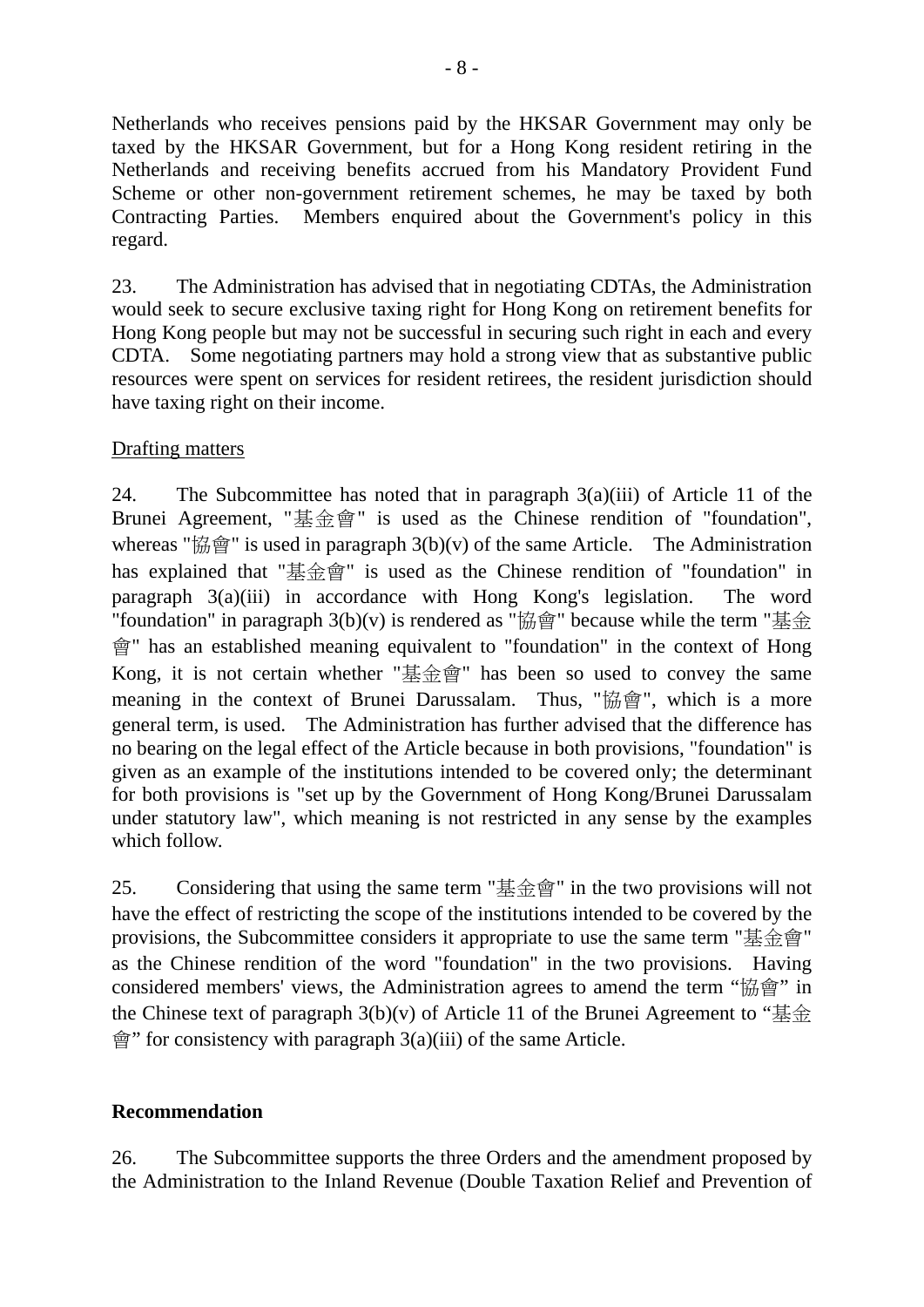Fiscal Evasion with respect to Taxes on Income) (Brunei Darussalam) Order as mentioned in paragraph 25 above.

# **Advice sought**

27. Members are requested to note the deliberations and recommendation of the Subcommittee.

Council Business Division 1 Legislative Council Secretariat 6 October 2010